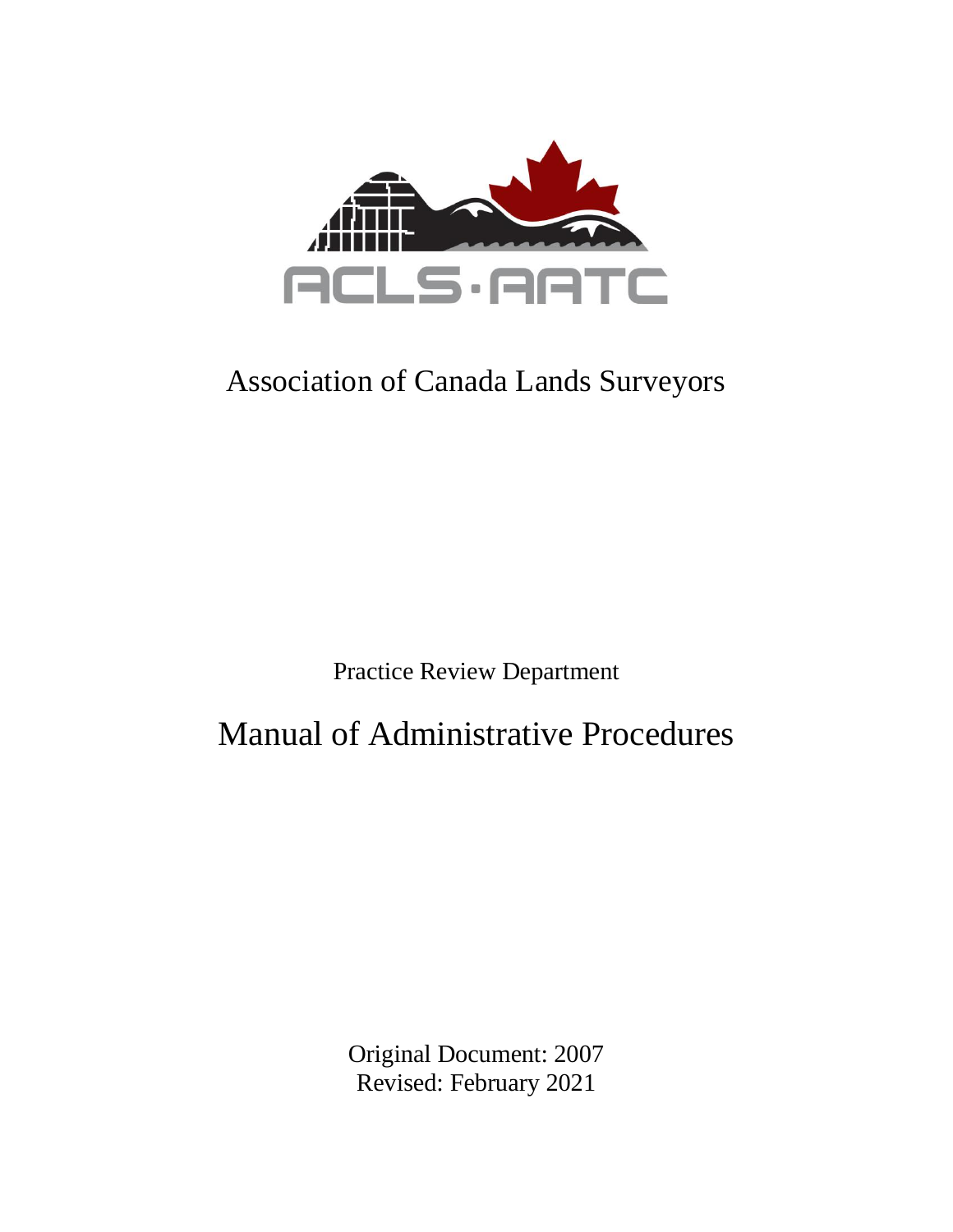# Table of Contents

| Item |     |                                                              | page           |
|------|-----|--------------------------------------------------------------|----------------|
| 1.0  | 1.1 |                                                              | 3              |
|      |     |                                                              |                |
| 2.0  |     |                                                              | 3              |
|      | 2.1 |                                                              | 3              |
|      | 2.2 | Regulations under Subsection (n), Canada Lands Surveyors Act | $\overline{4}$ |
|      | 2.3 |                                                              | 5              |
| 3.0  |     |                                                              |                |
| 4.0  |     |                                                              |                |
|      | 4.1 |                                                              |                |
| 5.0  |     |                                                              |                |
|      | 5.1 |                                                              |                |
|      | 5.2 |                                                              |                |
|      | 5.3 |                                                              |                |
|      | 5.4 |                                                              |                |
|      | 5.5 |                                                              |                |
|      | 5.6 |                                                              |                |
|      | 5.7 |                                                              |                |
|      | 5.8 |                                                              |                |
| 6.0  |     |                                                              |                |
|      | 6.1 |                                                              | 8              |
|      | 6.2 |                                                              | 9              |
|      | 6.3 |                                                              |                |
|      | 6.4 |                                                              | 8              |
|      | 6.5 |                                                              | 8              |
|      | 6.6 |                                                              | 8              |
|      | 6.7 |                                                              | 9              |
| 7.0  |     |                                                              | 10             |
|      |     |                                                              |                |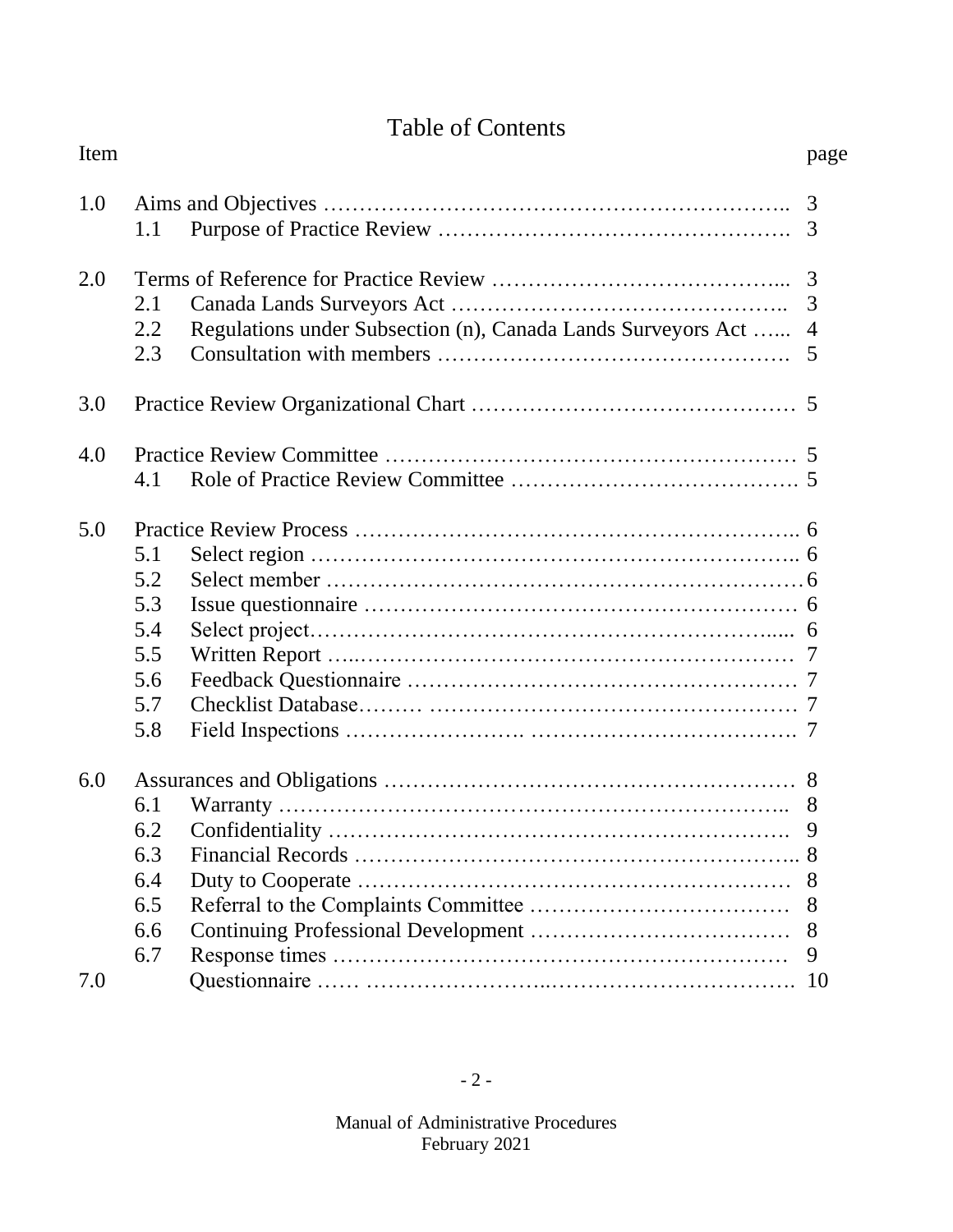# **1.0 AIMS AND OBJECTIVES**

The Association of Canada Lands Surveyors (ACLS) is a self-governing professional association established by the authority of the Act respecting Canada Lands Surveyors (46-47 Elizabeth II, Chapter 14), and by the Canada Lands Surveyors Regulations and General Bylaws.

The Practice Review Department has been established as a means of furthering the objects of the Association as set out in Section 6 of the Canada Lands Surveyors Act as follows:

- (a) to establish and maintain standards of qualifications for Canada Lands Surveyors;
- (b) to regulate Canada Lands Surveyors;
- (c) to establish and maintain standards of conduct, knowledge and skill among members of the Association and permit holders;
- (d) to govern the activities of members of the Association and permit holders;
- (e) to cooperate with other organizations for the advancement of surveying; and
- (f) to perform the duties and exercise the powers that are imposed or conferred on the Association by this Act.

Furthermore, Section 42 of the Act imposes a standard of conduct as follows:

A member of the Association who directs the provision of surveying services is in all respects liable for maintaining the standards of conduct and competence in respect of the provision of those services.

#### **1.1 Purpose of practice review**

The purpose of practice review is to ensure compliance with the Act and Regulations and to provide practice assistance and continuing education to the members of the association.

## **2.0 TERMS OF REFERENCE**

#### **2.1 Canada Lands Surveyors Act**

Section 62: Subject to the approval of the Minister, the Council may make regulations respecting:

- 3 -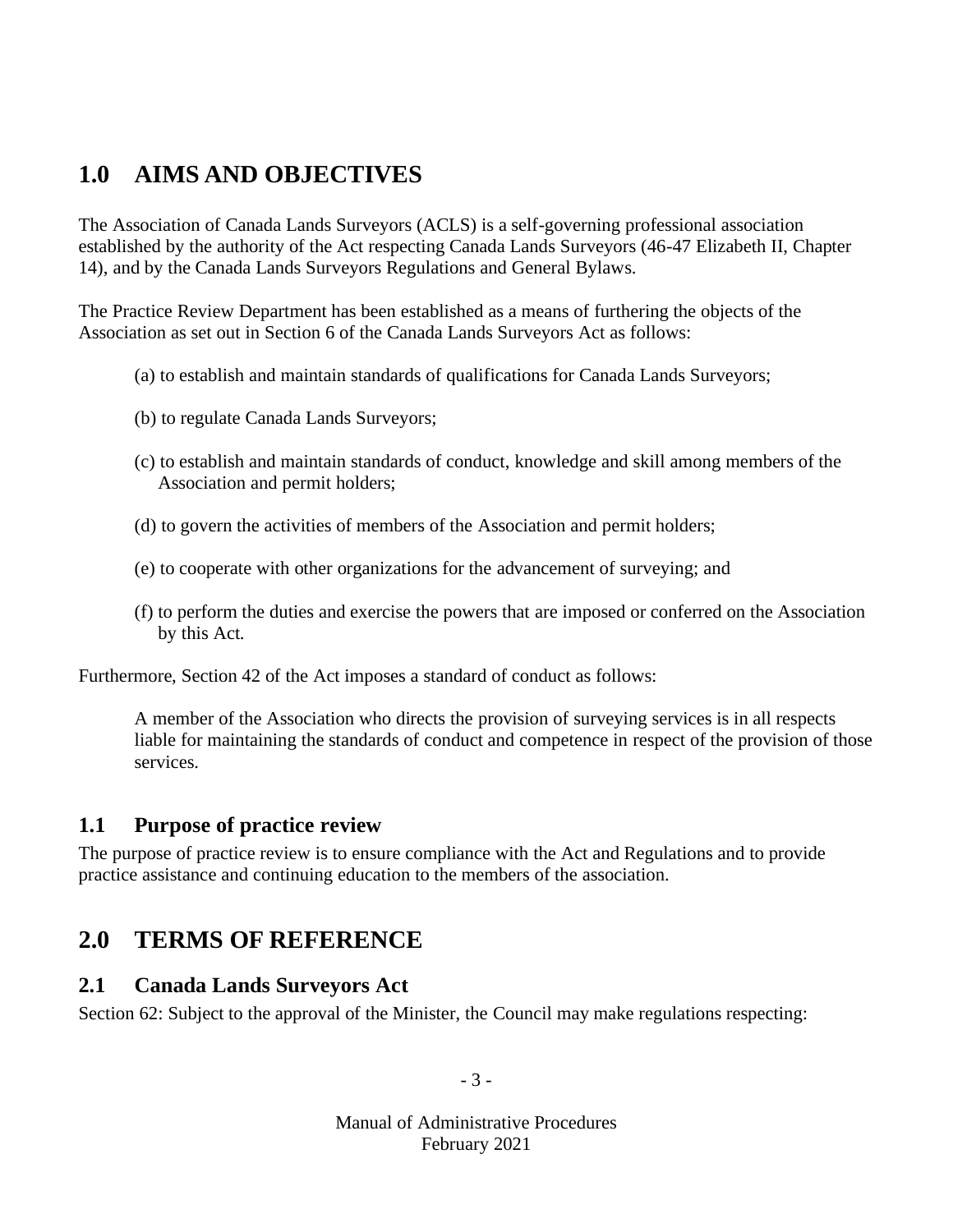Subsection (b) the composition of committees established under this Act and the rules, practices and procedures of these committees.

Subsection (n) the procedures to be followed by the Association in reviewing the surveying activities of members of the Association to ensure the maintenance of minimum standards of surveying;

### **2.2 Regulations under subsection (n), Canada Lands Surveyors Act**

### **Canada Lands Surveyors Regulations Section 39**

A review of the surveying activities of members of the Association to ensure the maintenance of minimum standards of surveying shall consist of a review of survey plans, field records, documents and drawings pertaining to surveys made by those members, and may include any of the following;

(a) a field inspection of the work depicted in the survey plans, documents and drawing.

(b) an examination of files and other documents pertaining to the production of survey plans, documents and drawings of the members of the Association and permit holders; and

(c) a written report of each plan review, field inspection and examination conducted under this section.

#### **Section 40**

The Council shall appoint one or more Canada Lands Surveyors to review the surveying activities of members of the Association.

#### **Section 41**

- 1. Reports of the results of reviews of the surveying activities of members of the Association shall be based on compliance with the requirements of these Regulations and the Act and any other Act governing surveying standards.
- 2. Reports of the results of reviews of the surveying activities of members of the Association shall be submitted to the Registrar.

#### **Section 42**

The Registrar shall maintain a file for each member of the Association and shall keep in that file all reports of reviews of the surveying activities pertaining to the member, and notify the member of any change to the member's file.

- 4 -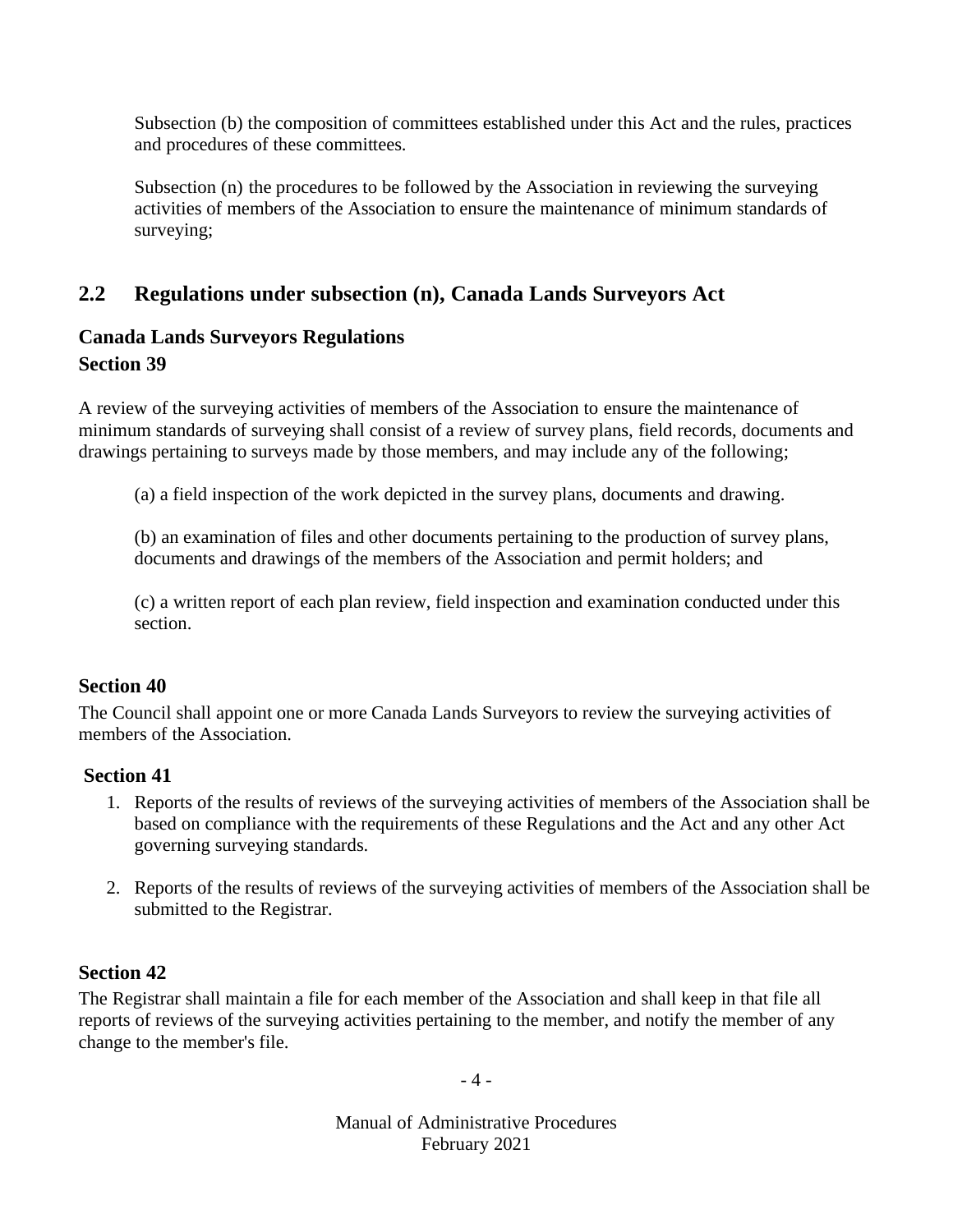#### **2.3 Consultation with members**

The Practice Review Process was developed over a period of years by the Council of the Association with the assistance of the Practice Review Committee and the Practice Review Manager in consultation with the membership.

# **3.0 PRACTICE REVIEW ORGANIZATIONAL CHART**



# **4.0 PRACTICE REVIEW COMMITTEE**

ACLS By-law 10.7 states that there shall be a Practice Review Committee. The purpose of the Committee is to establish and monitor a program of Review of Surveying activities as authorized by the regulations and approved by Council. The chair shall be appointed by Council and there shall be as many members as Council deems appropriate.

#### **4.1 Role of the Practice Review Committee**

1. To assist Council in developing a Practice Review Process.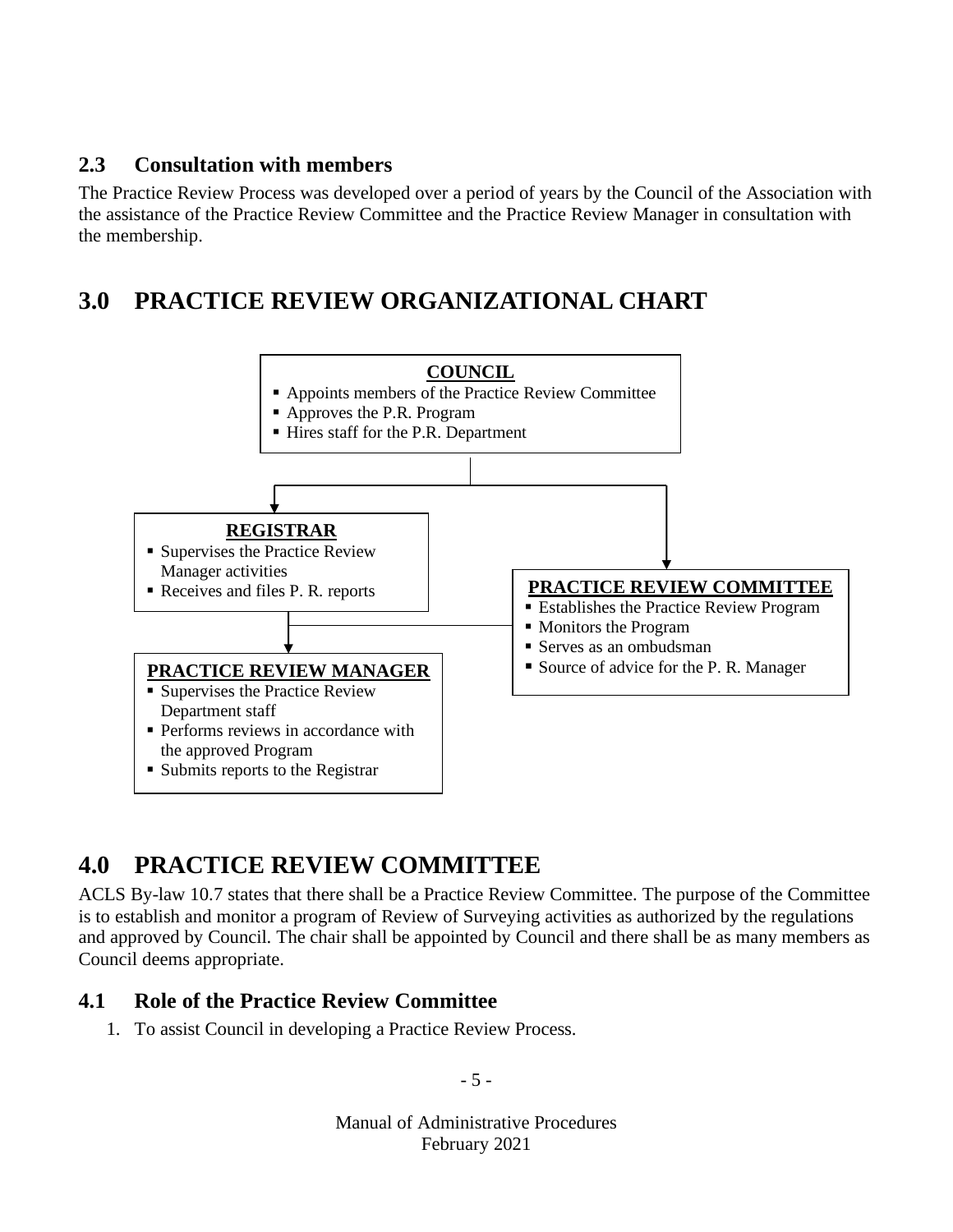- 2. To provide advice and assistance to the Practice Review Department in all matters pertaining to practice review activities.
- 3. To serve as ombudsman to members who have concerns regarding the practice review process.
- 4. To monitor, report on and assist the work of the Practice Review Department.

# **5.0 PRACTICE REVIEW PROCESS**

The practice review process involves a comprehensive review of each licensed member's practice on a three year cycle and may include a questionnaire, an office visit, a field inspection, a full file review, a checklist audit, a teleconference and a report summarizing the findings of the review.

### **5.1 Select region**

The membership is divided into seven geographic regions: Atlantic, Quebec, Ontario, Territories, Manitoba/Saskatchewan, Alberta, and British Columbia.

### **5.2 Select member**

For the purpose of practice review, a member is defined as a licenced member, permit holder or a government employee authorized to provide cadastral surveying services in accordance with the Act and Regulations.

### **5.3 Issue questionnaire**

A detailed questionnaire will be sent to each member being reviewed. The questionnaire will be structured to draw out sufficient information about the practice so as to provide the Practice Review Department with a "virtual tour" of the office.

### **5.4 Select Project**

Once a member has been selected for review, a plan from that surveyor will be selected at random from those on file in the CLSR plan registry or from MyCLSS electronic plan checklist database. The member will be asked to submit their project file including but not limited to the following:

- Copies of any Survey Instructions
- Any correspondence regarding the project with the client, and other professionals or agencies that were issued or received, with the exception of financial matters.
- Any follow-up check prints
- A copy of the report, if there is one
- A copy of the field records.
- Any other information that would assist Practice Review in evaluating this project.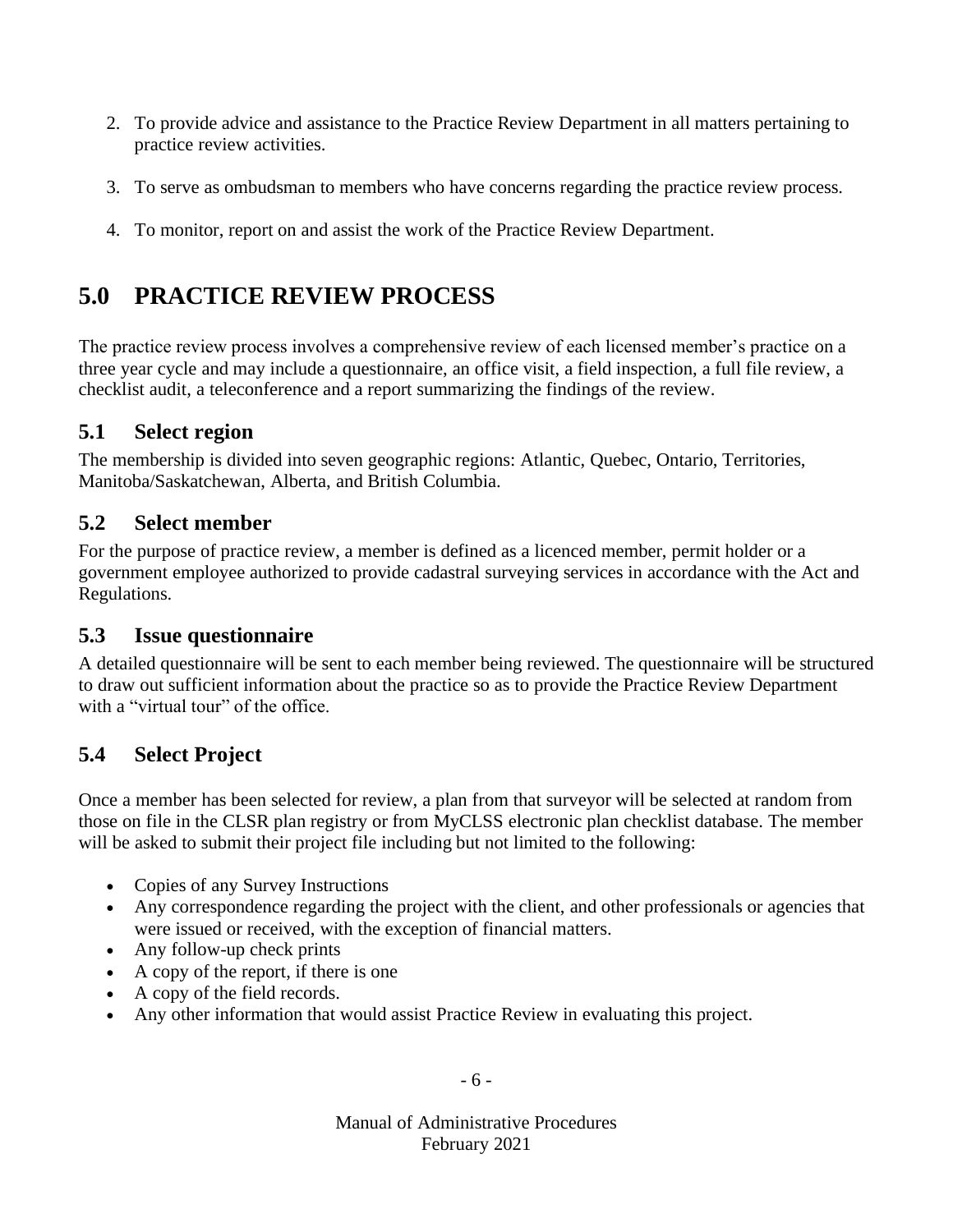Included in the review will be an audit of the electronic plan checklist and corresponding plan on file in the MyCLSS database.

### **5.5 Written Report**

On conclusion of the review, Practice Review will summarize its findings in a written report that is emailed to the member. At that time, the member is encouraged to contact the Practice Review Manager if the member wishes to have discussion of the points raised. The surveyor has the opportunity to challenge any points in the report.

The written report will be deposited with the Registrar. A copy of the report will be retained by Practice Review Department.

### **5.6 Feedback Questionnaire**

Following the completion of a review, the member will be asked to complete an on-line feedback questionnaire. The results from the feedback questionnaire are reviewed by the Registrar and compiled into an anonymous graphical format for reporting purposes.

### **5.7 Checklist Database**

A database in myclss is available to track the number and frequency of noted infractions. Once the personal information is removed, this database may be shared with NRCan or with the MyCLSS change management process.

#### **5.8 Field Inspections**

Each year the Practice Review manager will recommend a schedule of field inspections to the Practice Review Committee to approve and forward to Council for consideration. The inspections will be carried out by the Practice Review manager or by a person or persons appointed by Council.

The field inspection process is as follows:

- 1) A geographic region is selected.
- 2) A sampling of projects for each ACLS member in that region is considered.
- 3) Hard copies of the plans are prepared.
- 4) The sites are depicted at various scales using the Canada Lands Overlay on Google Earth
- 5) If the survey is in a First Nations community, a letter of introduction is sent to the First Nations Band Council explaining the ACLS Practice Review Process and the purpose of the upcoming field inspection. Permission to enter the community must be received prior to conducting the field inspection.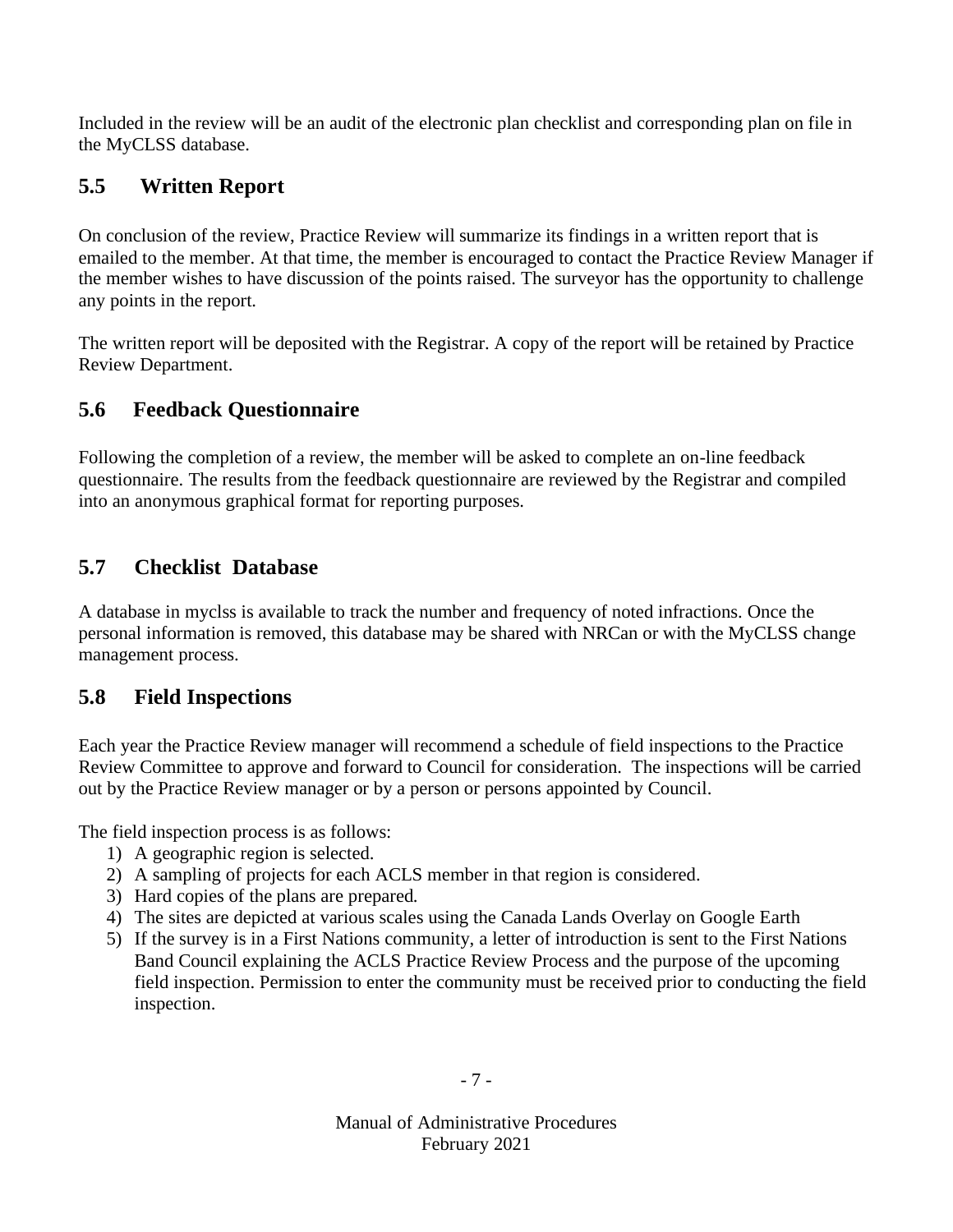- 6) The field inspection will determine whether or not the plan is truly representative of the survey on the ground and vice versa. The evaluation and depiction of evidence used or not used is reviewed. The overall workmanship; blazing and clearing of boundaries etc.is checked.
- 7) If the inspection discloses an irregularity or a concern, additional projects will be reviewed to determine the extent of the problem. The surveyor may be asked to participate.
- 8) A normal field inspection does not include re-measurement of boundaries but it should not be ruled out.
- 9) The results of the field inspection will be included in the final report to the member.

# **6.0 ASSURANCES AND OBLIGATIONS**

#### **6.1 Warranty**

A review by the ACLS Practice Review Department does not imply any warranty as to the correctness of a survey or a survey product.

### **6.2 Confidentiality**

Except as provided herein, the ACLS Practice Review Department shall keep confidential, all information with respect to any practice review.

#### **6.3 Financial Records**

In the course of a review, the ACLS Practice Review Department will not request, and a member need not supply, any information of a financial nature.

#### **6.4 Duty to Cooperate**

The failure of a member to cooperate with the Practice Review Department may constitute an act of Professional Misconduct under the Act. If a member fails to cooperate with the Practice Review Department, the incident shall be reported to the Registrar.

#### **6.5 Referral to the Complaints Committee**

Any suspected cases of Professional Misconduct or Incompetence revealed by the review will become the subject of an official complaint to the Association by the Practice Review Manager.

- 8 -